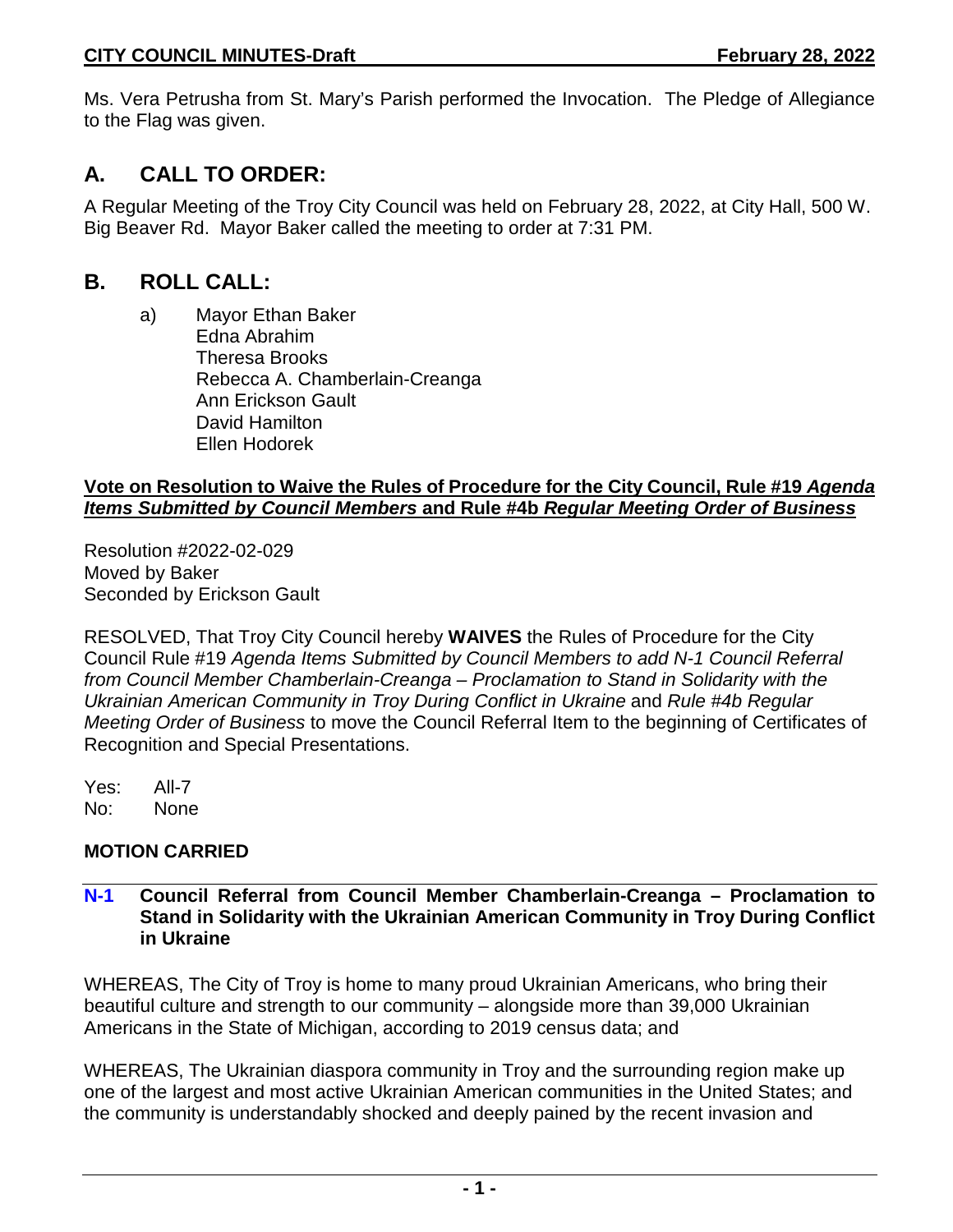unprovoked attack on the sovereign country of Ukraine, with many having relatives and loved ones in the country; and

WHEREAS, The City of Troy is also home to many East European and Slavic communities with roots and family members in countries surrounding Ukraine and have bravely and compassionately stepped up to denounce unjustified aggression and to provide humanitarian support to the hundreds of thousands of women and children fleeing conflict in Ukraine; and

WHEREAS, The City Council believes in the values of Freedom and Democracy, and the essential role that local government plays in building a democratic society – and so speaking out on these values is important when they are threatened in the world.

NOW, THEREFORE BE IT RESOLVED, That Troy City Council **REAFFIRMS** the values of Freedom and Democracy in the face of an attack on them, recognizing that Freedom has never come easily, as stated in Troy City Council's proclamation dated June 1, 2020.

BE IT FURTHER RESOLVED, That we **INVITE** Troy residents to stand in solidarity and unity with the Ukrainian community in Troy and around the world, and all those standing up alongside them for Freedom and Democracy in the world.

The Meeting **RECESSED** at 7:39 PM. The Meeting **RECONVENED** at 7:41 PM.

# **C. CERTIFICATES OF RECOGNITION AND SPECIAL PRESENTATIONS:**

- **C-1 Service Commendation for Economic Development Specialist Glenn Lapin** *(Presented by: Mayor Ethan Baker)*
- **C-2 Troy Public Library Youth Area Renovation (Presented by: Valerie Grant, Senior Associate, Integration Design Solutions)**

# **D. CARRYOVER ITEMS:**

**D-1 No Carryover Items**

# **E. PUBLIC HEARINGS:**

**E-1 No Public Hearings**

# **F. PUBLIC COMMENT FOR ITEMS ON THE AGENDA FROM TROY RESIDENTS AND BUSINESSES:**

Suneel Sekhri **Commented on C-01** and the situation in Ukraine

There was a consensus of City Council to allow Mr. Sekhri an additional 1 minute of time.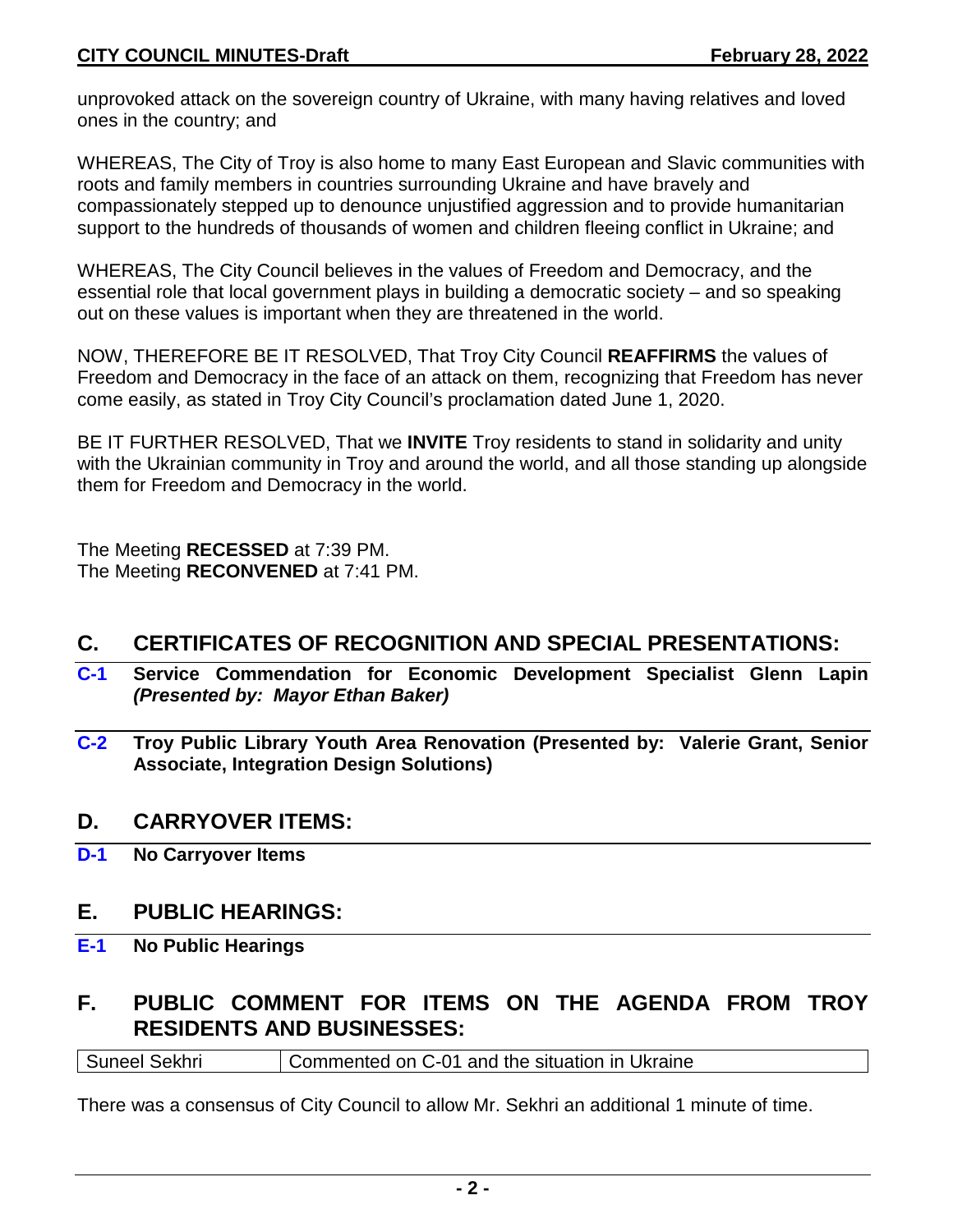- **G. CITY COUNCIL/CITY ADMINISTRATION RESPONSE/REPLY TO PUBLIC COMMENT FOR ITEMS ON THE AGENDA FROM TROY RESIDENTS AND BUSINESSES:**
- **H. POSTPONED ITEMS:**
- **H-1 No Postponed Items**

# **I. REGULAR BUSINESS:**

**I-1 Board and Committee Appointments: a) Mayoral Appointments – Planning Commission; b) City Council Appointments – None**

### **a) Mayoral Appointments:**

Resolution #2022-02-030 Moved by Baker Seconded by Hodorek

**Planning Commission**

Appointed by Mayor 9 Regular Members 3 Year Term

#### **Nominations to the Planning Commission**:

| <b>Term Expires: 12/31/2023</b> |                           | <b>Toby Buechner</b>                         |  |
|---------------------------------|---------------------------|----------------------------------------------|--|
|                                 |                           | Term currently held by: Gerald (Jerry) Rauch |  |
| No:                             | Yes: All-7<br><b>None</b> |                                              |  |

# **MOTION CARRIED**

- **b) City Council Appointments: None**
- **I-2 Board and Committee Nominations: a) Mayoral Nominations – None; b) City Council Nominations – None**
- **a) Mayoral Nominations: None**
- **b) City Council Nominations: None**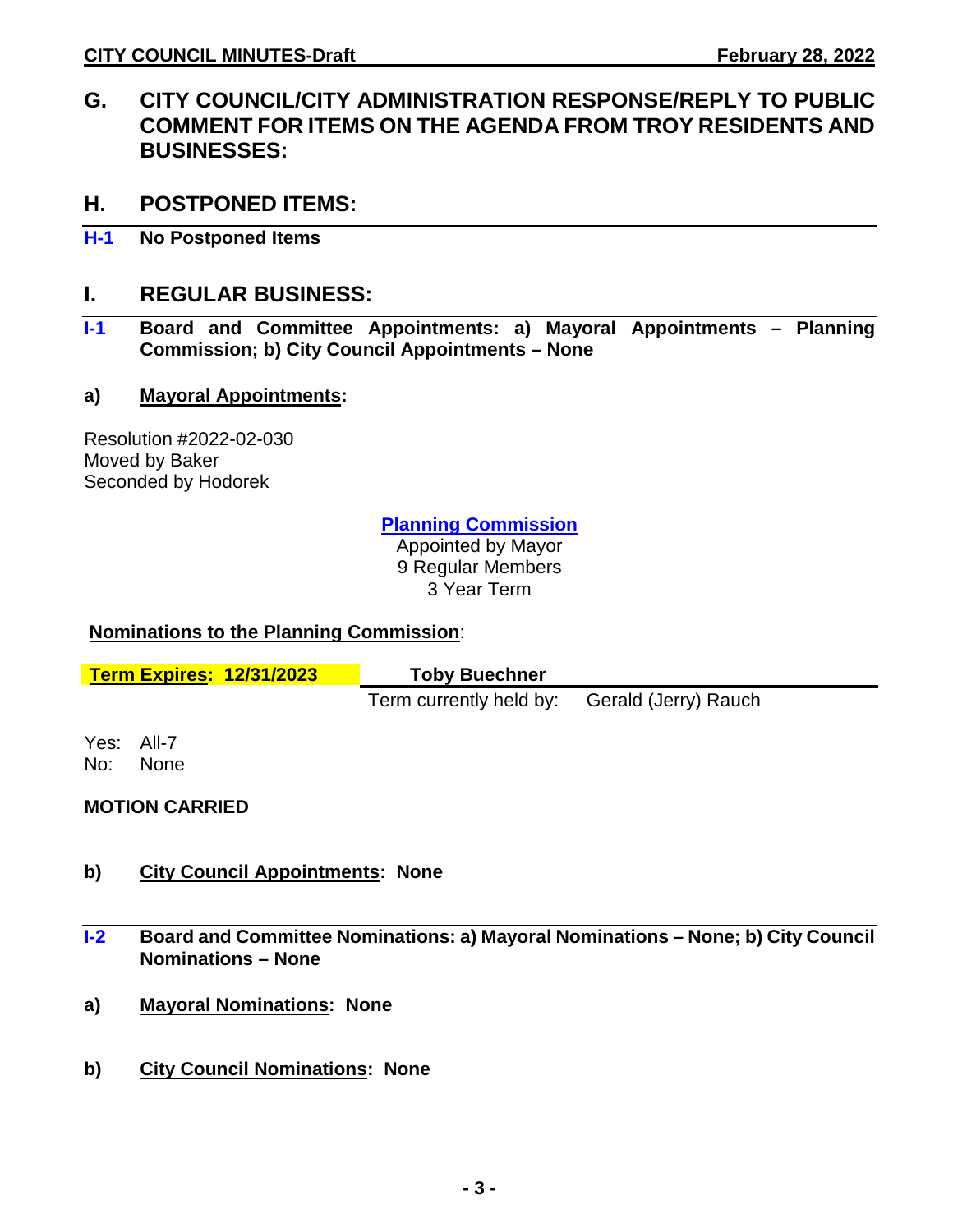#### **I-3 No Closed Session Requested**

#### **I-4 Bid Waiver – Outdoor Drinking Fountains and Bicycle Repair Stations and Parts** *(Introduced by: Dennis Trantham, Facilities and Grounds Operations Manager)*

Resolution #2022-02-031 Moved by Hamilton Seconded by Chamberlain-Creanga

RESOLVED, That in the best interest of the City, Troy City Council hereby **WAIVES** the bid process and **AWARDS** a contract for the purchase of outdoor drinking fountains, bicycle repair stations, and associated parts directly from the manufacturer, *Most Dependable Fountains* of *Arlington, TN;* not to exceed budgetary limitations.

Yes: All-7 No: None

#### **MOTION CARRIED**

**I-5 Contract Amendment – Janitorial Services Increase (Introduced by: Dennis Trantham, Facilities and Grounds Operations Manager)** 

Resolution #2022-02-032 Moved by Chamberlain-Creanga Seconded by Erickson Gault

RESOLVED, That Troy City Council hereby **APPROVES** an increase of \$9,265 per month for the remainder of the current contract year and \$9,402.52 for year three for Janitorial Services for Proposal A, and an hourly rate increase of \$3.00 per hour for as-needed casual labor and furniture moving for Proposal C to *RNA Facilities Management* of *Ann Arbor, MI,* effective March 1, 2022.

Yes: All-7 No: None

#### **MOTION CARRIED**

**I-6 Bid Waiver – Thomson Reuters Police Investigative System** *(Introduced by: Lieutenant Nathan Gobler)* 

Resolution #2022-02-033 Moved by Hodorek Seconded by Abrahim

RESOLVED, That in the best interest of the City, Troy City Council hereby **WAIVES** the bid process and **AWARDS** a contract to *Thomson Reuters West Publishing of Eagan, MN,* for the Clear for Law Enforcement Plus and ENCLR PRO Gov License Plate Recognition software subscription as per the fee schedule contained in the order form Order ID: Q-02398787, a copy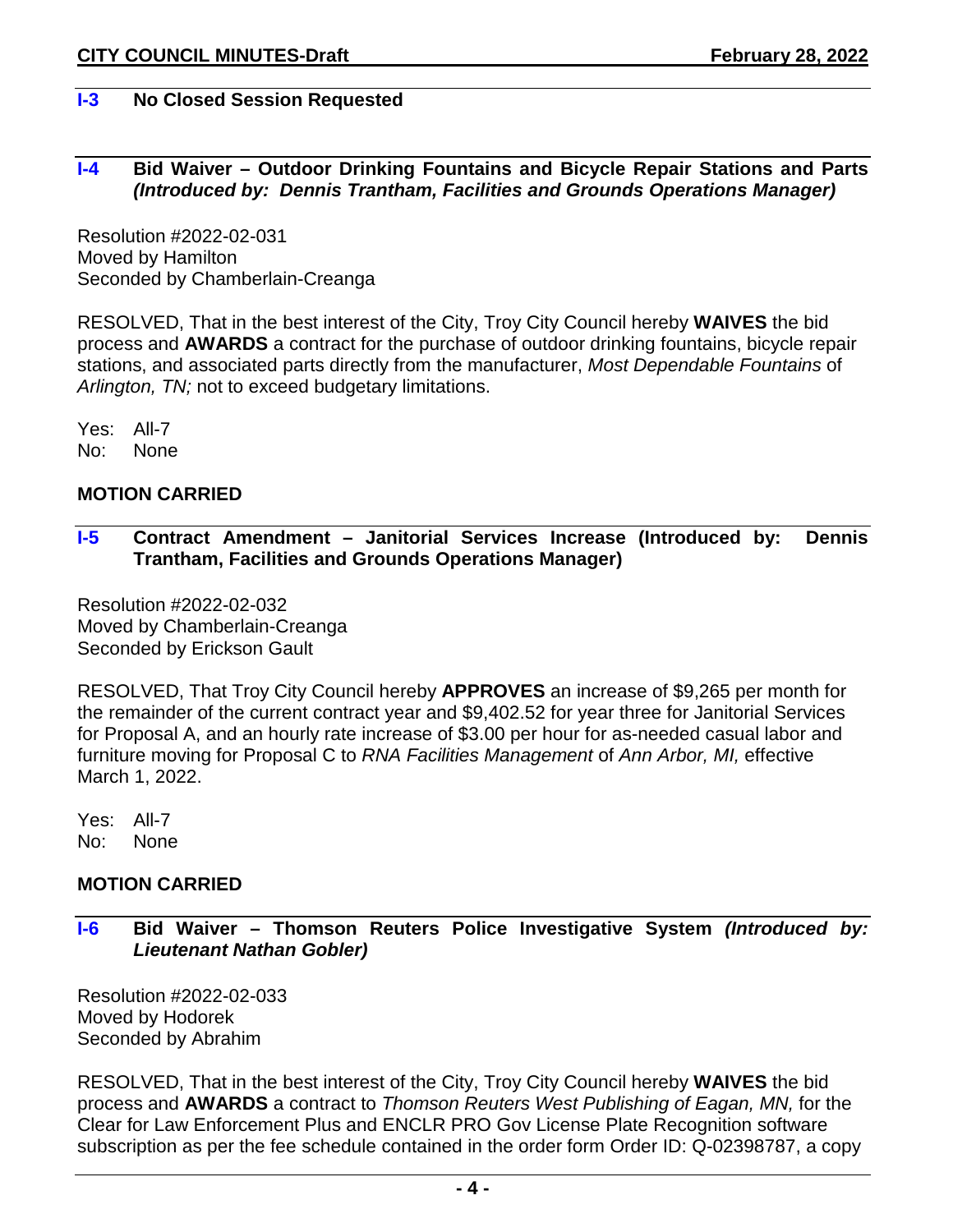of which shall be **ATTACHED** to the original Minutes of this meeting, with the contract expiring June 30, 2025.

BE IT FURTHER RESOLVED, That Troy City Council **AUTHORIZES** the ongoing usage of the *Thomson Reuters* software package as needed by the Troy Police Department.

Yes: All-7 No: None

# **MOTION CARRIED**

**I-7 2022 City Council Meeting Schedule (Introduced by: Robert J. Bruner, Assistant City Manager)** 

Resolution #2022-02-034 Moved by Baker Seconded by Hamilton

RESOLVED, That Troy City Council hereby **SCHEDULES** a Special Meeting for a Neighborhood Node Walk & Talk at the Troy Community Center at 8:00 AM on Saturday, March 12, 2022.

BE IT FURTHER RESOLVED, That Troy City Council **MAY RESCHEDULE** and/or **SCHEDULE** additional Special Meetings in accordance with the City Charter and Michigan Open Meetings Act.

Yes: All-7 No: None

# **MOTION CARRIED**

**I-8 Police Officer Recruitment Incentives (Introduced by: Jeanette Menig, Human Resources Director)** 

Resolution #2022-02-035 Moved by Baker Seconded by Hodorek

#### **a) Resolution to Approve Modifications to the Troy Police Officers Association (TPOA) Collective Bargaining Agreement**

RESOLVED, That the collective bargaining agreement between the City of Troy and Troy Police Officers Association (TPOA) for the period July 1, 2020 through June 30, 2023 is hereby **MODIFIED** with changes to vacation accrual effective for calendar years 2022 and 2023 and the modified pay step progression effective upon the next complete pay period following ratification; the revised vacation accrual schedule and pay step progression are **RATIFIED** by the City Council of the City of Troy; and the Mayor and City Clerk are **AUTHORIZED TO EXECUTE** the agreement, a copy of which shall be **ATTACHED** to the original Minutes of this meeting.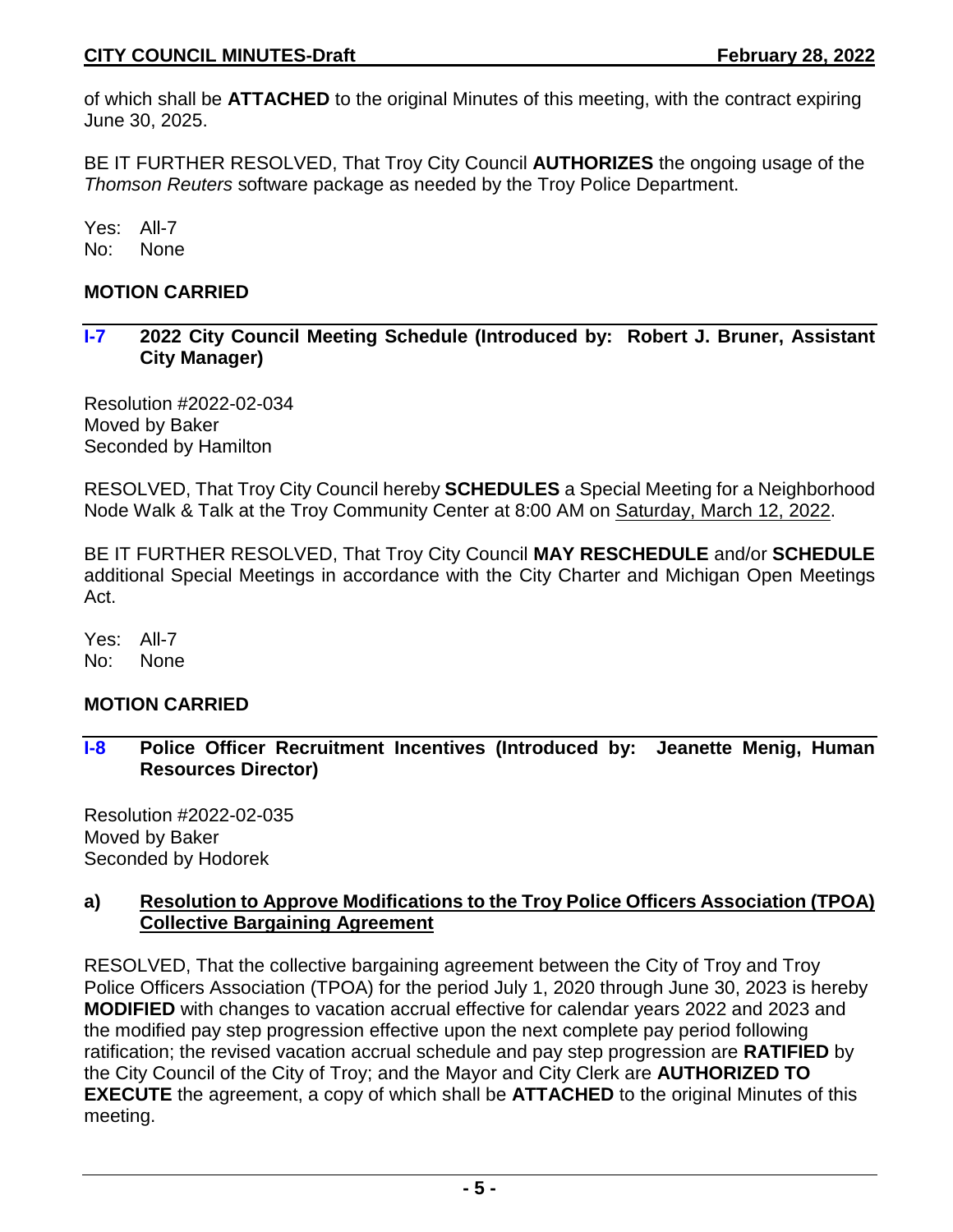#### **b) Resolution to Approve Modifications to the Troy Command Officers Association (TCOA) Collective Bargaining Agreement**

RESOLVED, That the collective bargaining agreement between the City of Troy and Troy Command Officers Association (TCOA) for the period July 1, 2019 through June 30, 2024 is hereby **MODIFIED** with changes to vacation accrual effective for calendar years 2022, 2023 and 2024; the revised vacation accrual schedule is **RATIFIED** by the City Council of the City of Troy; and the Mayor and City Clerk are **AUTHORIZED TO EXECUTE** the agreement; a copy of which shall be **ATTACHED** to the original Minutes of this meeting.

Yes: All-7 No: None

### **MOTION CARRIED**

### **I-9 Revisions to Troy Precinct Map (Introduced by: Aileen Dickson, City Clerk)**

Resolution #2022-02-036 Moved by Erickson Gault Seconded by Brooks

WHEREAS, The City of Troy has 31 precincts and 18 polling locations, as established in 2002; and,

WHEREAS, Due to population growth in the City of Troy, it is necessary and reasonable to amend the precinct boundary lines in order to accommodate the increased population in certain areas of the City, while maintaining registered voter population levels in each precinct under the maximum set by Michigan Election Law; and,

WHEREAS, The rearrangement of precinct boundaries is governed under Michigan Election Law (MCL 168.654-661), and must be submitted to the Michigan Department of State by April 4, 2022; and,

WHEREAS, The revised precinct boundaries and polling locations were approved unanimously by the Troy Election Commission on February 16, 2022, and recommended for approval to the Troy City Council;

THEREFORE, BE IT RESOLVED, That the Troy City Council hereby **APPROVES** the proposed precinct boundaries and polling locations, which will increase the number of precincts to 37 and the number of polling locations to 20, as submitted and shown below:

|   | <b>PRECINCT #   BOUNDARY DESCRIPTION</b>                                      | <b>POLLING LOCATION</b>                            |
|---|-------------------------------------------------------------------------------|----------------------------------------------------|
|   | Section 1 in its entirety                                                     | Evanswood Church of God<br>2601 E. Square Lake Rd. |
| 2 | Portion of Section 2 that lies within<br><b>Troy School District boundary</b> | Woodside Bible Church<br>6600 Rochester Rd.        |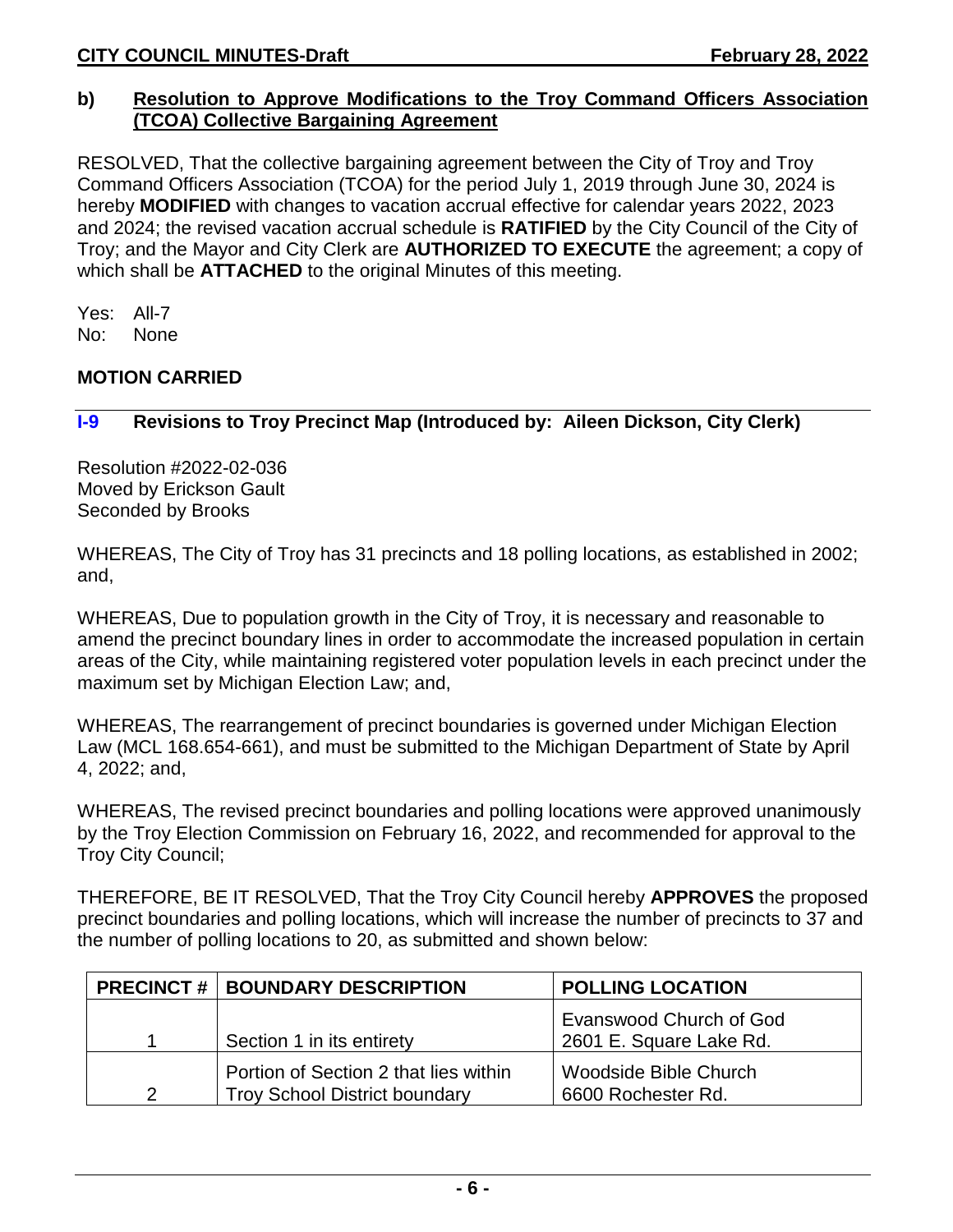| 3  | Portions of Sections 2, 3 and 4 that lie<br>within Avondale School District<br>boundary                                                                                          | <b>First United Methodist Church</b><br>6363 Livernois Rd.       |
|----|----------------------------------------------------------------------------------------------------------------------------------------------------------------------------------|------------------------------------------------------------------|
| 4  | Portions of Sections 3 and 4 that lie<br>within Troy School District boundary                                                                                                    | <b>First United Methodist Church</b><br>6363 Livernois Rd.       |
| 5  | Portions of Sections 5 and 6 that lie<br>within the Avondale School District<br>boundary                                                                                         | <b>Faith Apostolic Church</b><br>6710 Crooks Rd.                 |
| 6  | Portion of Section 6 that lies within the<br><b>Troy School District boundary</b>                                                                                                | <b>Troy Nature Center</b><br>6685 Coolidge Hwy.                  |
| 7  | Portion of Section 7 from the west<br>boundary line of the Troy School<br>District, to the portion of Section 8<br>west of Coolidge Hwy                                          | St. Stephen Episcopal Church<br>5500 Adams Rd.                   |
| 8  | Portion of Section 8 east of Coolidge<br><b>Hwy</b>                                                                                                                              | Northfield Hills Baptist Church<br>1800 W. Long Lake Rd.         |
| 9  | Sections 9 and 10 in their entirety                                                                                                                                              | <b>SALT Church</b><br>5475 Livernois                             |
| 10 | Section 11 in its entirety                                                                                                                                                       | <b>Woodside Bible Church</b><br>6600 Rochester Rd.               |
| 11 | Portion of Section 12 north of<br>Highbury, east of Harbor, north of<br>Willard, north and east of English                                                                       | <b>Evanswood Church of God</b><br>2601 E. Square Lake Rd.        |
| 12 | Section 12 south of Highbury, west of<br>Harbor, south of Willard, south and<br>west of English                                                                                  | Bethesda Romanian Pentecostal<br>Church<br>2075 E. Long Lake Rd. |
| 13 | Portion of Section 13 that lies north of<br>north boundary of Mount Vernon<br>Estates, Supervisor's Plat of<br>Broadacres Sub, Wattles Pointe Sub<br>and parcel 88-20-13-301-001 | Kensington Community Church<br>1825 E. Square Lake Rd.           |
| 14 | Section 14 in its entirety                                                                                                                                                       | <b>Bridge Community Church</b><br>5700 Rochester Rd.             |
| 15 | Section 15 in its entirety                                                                                                                                                       | <b>Bridge Community Church</b><br>5700 Rochester Rd.             |
| 16 | Portion of Section 16 east of I-75 and<br>the portion of Section 21 east of I-75                                                                                                 | First Presbyterian Church<br>4328 Livernois Rd.                  |
| 17 | Portion of Section 16 west of I-75 and<br>Section 17 in its entirety                                                                                                             | St. Nicholas Greek Orthodox<br>Church<br>760 W. Wattles Rd.      |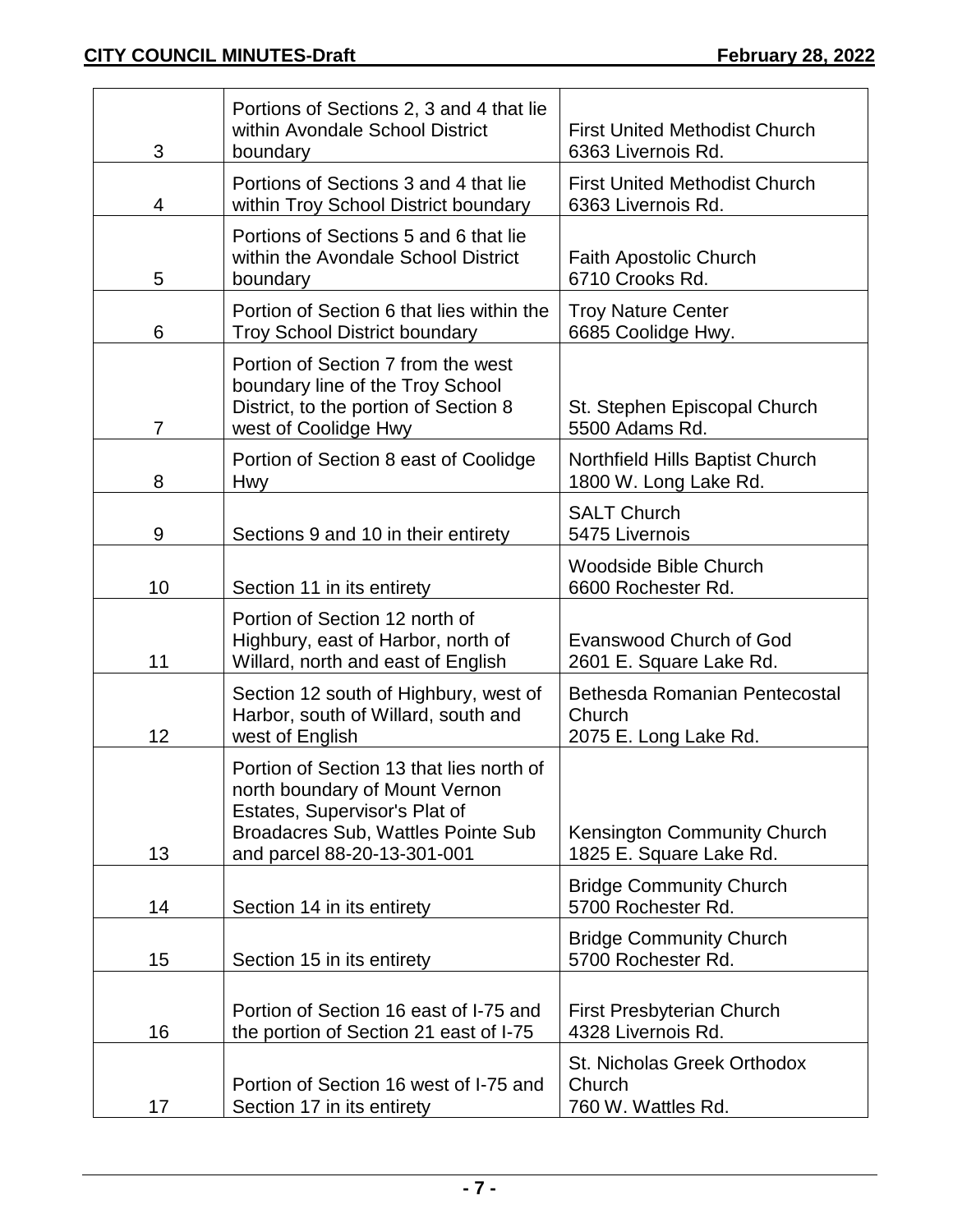| 18 | Portion of Section 18 that lies within<br>the Troy School District boundary                                                                                                                                                                                                                  | St. Stephen Episcopal Church<br>5500 Adams Rd.                   |
|----|----------------------------------------------------------------------------------------------------------------------------------------------------------------------------------------------------------------------------------------------------------------------------------------------|------------------------------------------------------------------|
| 19 | Portions of Section 19 and 30 that lie<br>within the Troy School District<br>boundary                                                                                                                                                                                                        | Lutheran Church of the Master<br>3333 Coolidge Hwy.              |
| 20 | Section 20 in its entirety and the<br>portion of Section 21 west of I-75                                                                                                                                                                                                                     | St. Nicholas Greek Orthodox<br>Church<br>760 W. Wattles Rd.      |
| 21 | The portion of Section 22 west of<br><b>Rochester Road</b>                                                                                                                                                                                                                                   | St. Lucy Croatian Church<br>200 E. Wattles Rd.                   |
| 22 | Portion of Section 23 that lies North of<br>South Boundary of Dean Estates,<br>West of East Boundary of Dean<br>Estates, North of South Boundary of<br>Raintree Village Sub #2, Raintree<br>Village on the Park Condo and parcels<br>88-20-23-277-007, 88-20-23-278-016,<br>88-20-23-401-046 | St. Lucy Croatian Church<br>200 E. Wattles Rd.                   |
| 23 | Portion of Section 24 that lies South of<br>North Boundary of Beaver Trail Sub<br>#3 & #2                                                                                                                                                                                                    | St. Joseph Chaldean Catholic<br>Church<br>2442 E. Big Beaver Rd. |
| 24 | Portion of Section 25 that lies East of<br>Milverton, East of East boundary of<br>parcel 88-20-25-177-002, South of<br>South Boundary of parcel 88-20-25-<br>126-018, South of the North Boundary<br>of Eva Haus Sub and parcel 88-20-25-<br>177-007                                         | St. Joseph Chaldean Catholic<br>Church<br>2442 E. Big Beaver Rd. |
| 25 | Portions of Sections 35 and 36 that lie<br>within the Warren Consolidated<br><b>Schools District boundary</b>                                                                                                                                                                                | St. George Antiochian Orthodox<br>Church<br>2160 E. Maple Rd.    |
| 26 | Portions of Section 27 south of I-75<br>and west of Rochester Rd.; and<br>Section 34 west of Rochester Rd.                                                                                                                                                                                   | <b>Troy Community Center</b><br>3179 Livernois Rd.               |
| 27 | Section 28 in its entirety; portion of<br>Section 27 north of I-75; portion of<br>Section 26 north of I-75 and within the<br>Troy School District boundary; portion<br>of Section 25 within Troy School<br>District boundary                                                                 | <b>Troy Community Center</b><br>3179 Livernois Rd.               |
| 28 | Section 29 in its entirety; portion of<br>Section 32 that lies within the Troy<br><b>School District boundary</b>                                                                                                                                                                            | Lutheran Church of the Master<br>3333 Coolidge Hwy.              |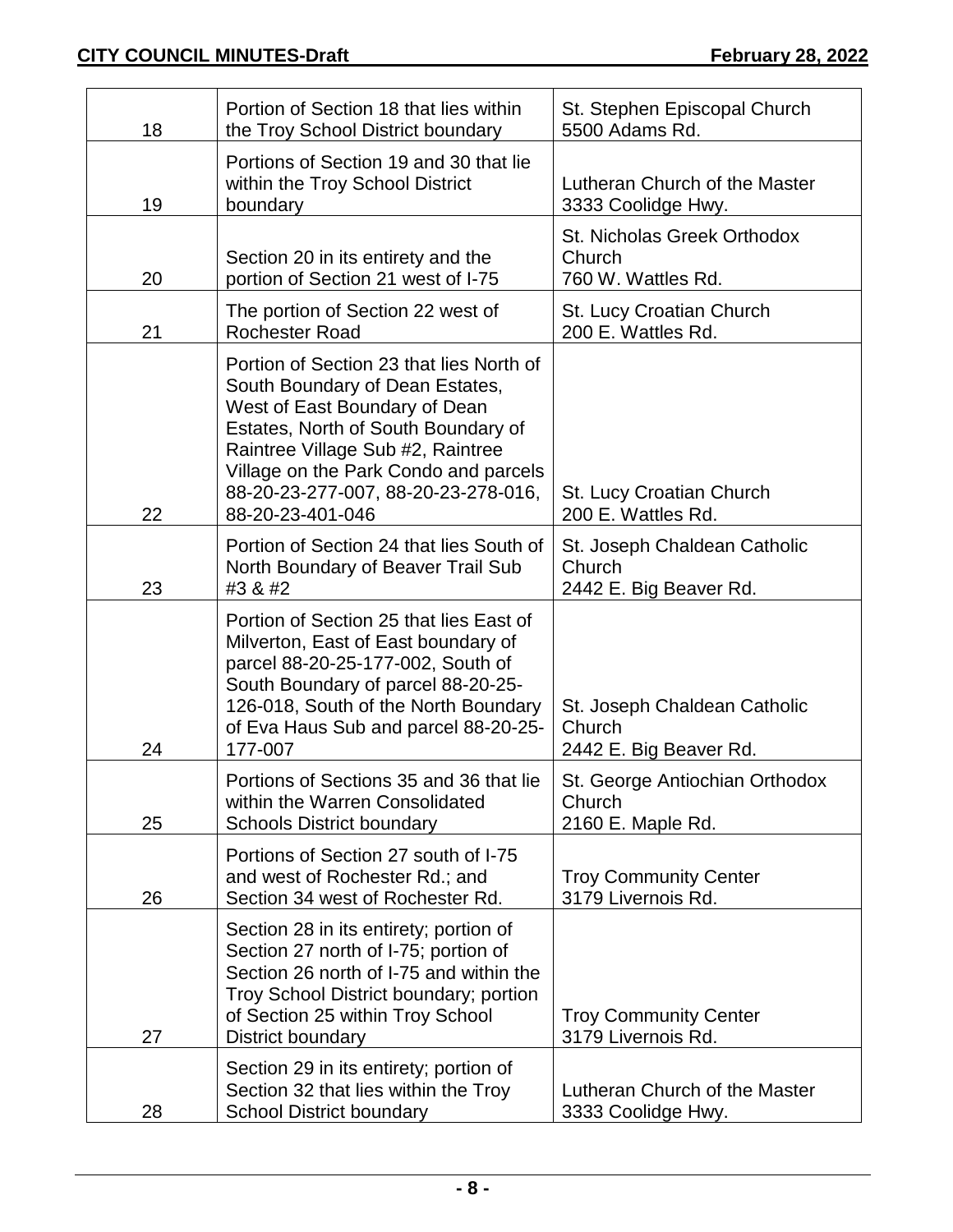| 29 | Portions of Section 18, Section 19,<br>Section 30, Section 31 and Section 32<br>that lie within the Birmingham School<br>District boundary                                                                                                                                                                                                          | <b>Central Woodward Christian</b><br>Church<br>3955 W. Big Beaver Rd. |
|----|-----------------------------------------------------------------------------------------------------------------------------------------------------------------------------------------------------------------------------------------------------------------------------------------------------------------------------------------------------|-----------------------------------------------------------------------|
| 30 | Portion of Section 35 that lies within<br>the Royal Oak School District<br>boundary; portion of Section 36 that<br>lies within the Lamphere School<br>District boundary                                                                                                                                                                             | St. Joseph Chaldean Catholic<br>Church<br>2442 E. Big Beaver Rd.      |
| 31 | Portions of Sections 6, 7 and 18 that<br>lie within the Bloomfield Hills School<br><b>District</b>                                                                                                                                                                                                                                                  | <b>Troy Nature Center</b><br>6685 Coolidge Hwy.                       |
| 32 | Portion of Section 5 that lies within the<br><b>Troy School District boundary</b>                                                                                                                                                                                                                                                                   | <b>Faith Apostolic Church</b><br>6710 Crooks Rd.                      |
| 33 | Portion of Section 13 that lies south of<br>north boundary of Mt Vernon Estates,<br>Supervisor's Plat of Broadacres Sub,<br>Wattles Pointe Sub and parcel 88-20-<br>13-301-001                                                                                                                                                                      | Kensington Community Church<br>1825 E. Square Lake Rd.                |
| 34 | Portion of Section 24 that lies north of<br>north boundary of Beaver Trail Sub #3<br>8#2                                                                                                                                                                                                                                                            | St. Anastasia Catholic Church<br>4571 John R Rd.                      |
| 35 | Portion of Section 21 that lies east of<br>Rochester, portion of Section 23 that<br>lies south of south boundary of Dean<br>Estates, east of east boundary of<br>Dean Estates, south of south<br>boundary of Raintree Village Sub #2,<br>Raintree Village on the Park Condo<br>and parcels 88-20-23-277-007, 88-20-<br>23-278-016, 88-20-23-401-046 | St. Anastasia Catholic Church<br>4571 John R Rd.                      |
| 36 | Portion of Sections 26 west of I-75;<br>Section 27 east of Rochester Rd:<br>Section 34 east of Rochester Rd; and<br>Section 35 west of I-75 and north of<br>the Troy School District boundary                                                                                                                                                       | <b>Troy Community Center</b><br>3179 Livernois Rd.                    |
| 37 | Portions of Sections 26 and 25 that lie<br>within the Warren Consolidated<br>School District and lie west of<br>Milverton, west of east boundary of<br>parcel 88-20-25-177-002, north of<br>south boundary of parcel 88-20-25-<br>126-018, north of the north boundary<br>of Eva Haus Sub and parcel 88-20-25-<br>177-007                           | St. George Antiochian Orthodox<br>Church<br>2160 E. Maple Rd.         |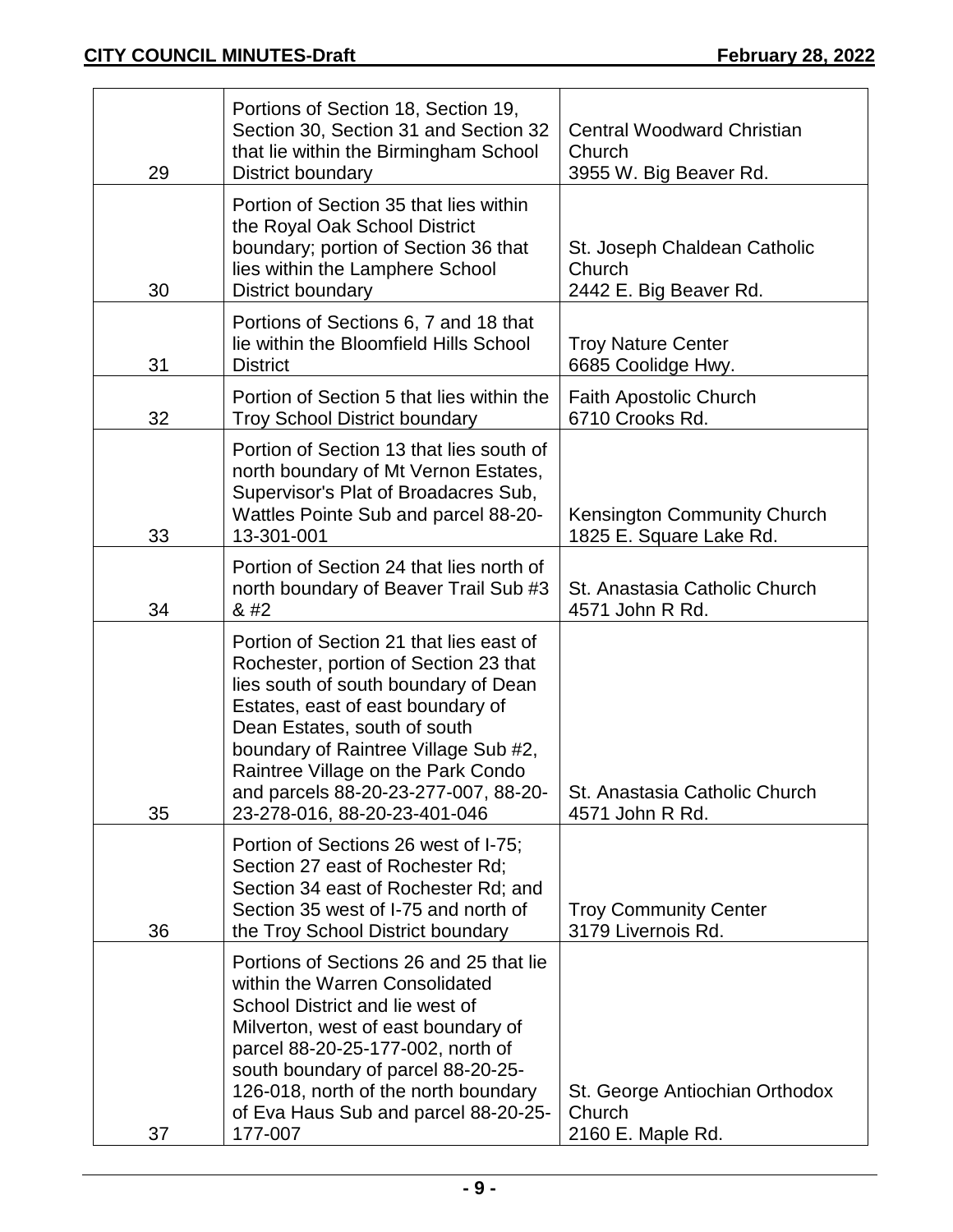Yes: All-7 No: None

#### **MOTION CARRIED**

# **J. CONSENT AGENDA:**

# **J-1a Approval of "J" Items NOT Removed for Discussion**

Resolution #2022-02-037-J-1a Moved by Abrahim Seconded by Erickson Gault

RESOLVED, That Troy City Council hereby **APPROVES** all items on the Consent Agenda as printed.

Yes: All-7 No: None

### **MOTION CARRIED**

**J-1b Address of "J" Items Removed for Discussion by City Council** 

#### **J-2 Approval of City Council Minutes**

Resolution #2022-02-037-J-2

RESOLVED, That Troy City Council hereby **APPROVES** the following Minutes as submitted:

a) City Council Minutes-Draft – February 14, 2022

# **J-3 Proposed City of Troy Proclamations: None Submitted**

#### **J-4 Standard Purchasing Resolutions:**

**a) Standard Purchasing Resolution 4: Oakland County Purchasing Cooperative – Jaycee South and Raintree Restroom Building Electrical Distribution Panel Replacement**

Resolution #2022-02-037-J-4a

RESOLVED, That in the best interest of the City, Troy City Council hereby **WAIVES** the bid process and **AWARDS** a contract for the branch circuit distribution panel replacements at Jaycee and Raintree Parks to *Shaw Service and Maintenance* of *Southfield, MI,* based on the Oakland County Purchasing Contract #005446 for an estimated total cost of \$16,724 with a 20% contingency not to exceed budgetary limitations.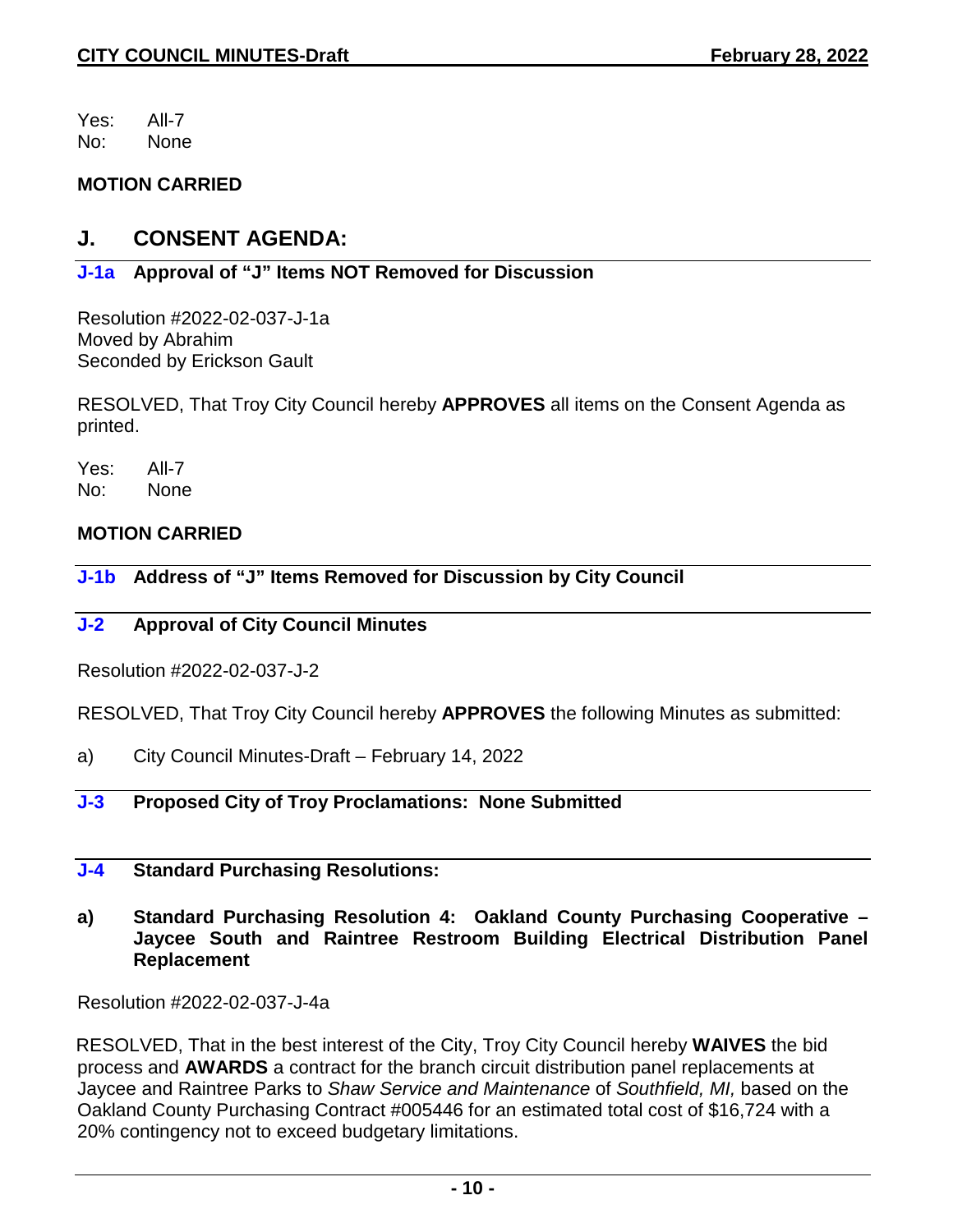BE IT FURTHER RESOLVED, That the award is **CONTINGENT** upon the contractors' submission of properly executed documents, insurance certificates and all other specified requirements.

**b) Standard Purchasing Resolution 2: Award to Low Bidder Meeting Specifications – Printing Services for the** *Troy Today* **and** *Troy Recreation* **Quarterly Newsletters**

Resolution #2022-02-037-J-4b

RESOLVED, That Troy City Council hereby **AWARDS** a one (1) year contract to provide printing and delivery services of the *Troy Today and Troy Recreation* Quarterly Newsletters with an option to renew for two (2) additional years to low bidder meeting specifications; *Grand Blanc Co. Inc., of Grand Blanc, MI,* for an estimated total cost of \$42,092.00 for the *Troy Today*, and \$60,096.00 for the *Troy Recreation* plus the actual cost of bulk rate postage and \$30.00 per issue to post the Flip Page newsletter on the City's website, and additional charges if needed, not to exceed budgetary limitations, at prices contained in the bid tabulation opened February 10, 2022, a copy of which shall be **ATTACHED** to the original Minutes of this meeting; contract to expire April 30, 2025.

BE IT FURTHER RESOLVED, That the award is **CONTINGENT** upon the contractor's submission of properly executed bid documents, including insurance certificates and all other specified requirements.

**c) Standard Purchasing Resolution 4: Cooperative Purchasing Contracts OMNIA Partners and State of Michigan MiDeal – Server Upgrade and Extended Service Warranty Contract – Troy Police Department**

Resolution #2022-02-037-J-4c

RESOLVED, That in the best interest of the City, Troy City Council hereby **WAIVES** the bid process and **AWARDS** a contract to furnish and install the server and workstation at the Troy Police Department to *Wadsworth Solutions of Southfield, MI,* for an estimated total cost of \$18,993 as detailed in the attached quote per the OMNIA Partners Purchasing Contract #R170504; and to *CDW Government, LLC of Vernon Hills, IL,* for the extended service warranty contract for the three Nexsan storage devices for an estimated total cost of \$20,990 as detailed in the attached quote per the State of Michigan MiDeal Purchasing Contract #071B6600110.

BE IT FINALLY RESOLVED, That the awards are **CONTINGENT** upon the contractors' submission of properly executed contract documents, including insurance certificates and all other specified requirements.

#### **d) Standard Purchasing Resolution 1: Award to Low Bidder – Contract 21-04 – Stephenson Water Main Replacement – Maple to 14 Mile Roads**

Resolution #2022-02-037-J-4d

RESOLVED, That Troy City Council hereby **AWARDS** Contract No. 21-04, Stephenson Water Main Replacement – Maple to 14 Mile Roads, to *Pamar Enterprises, Inc., 31604 Pamar Court, New Haven, MI 48048,* for their low bid of \$2,443,355.00.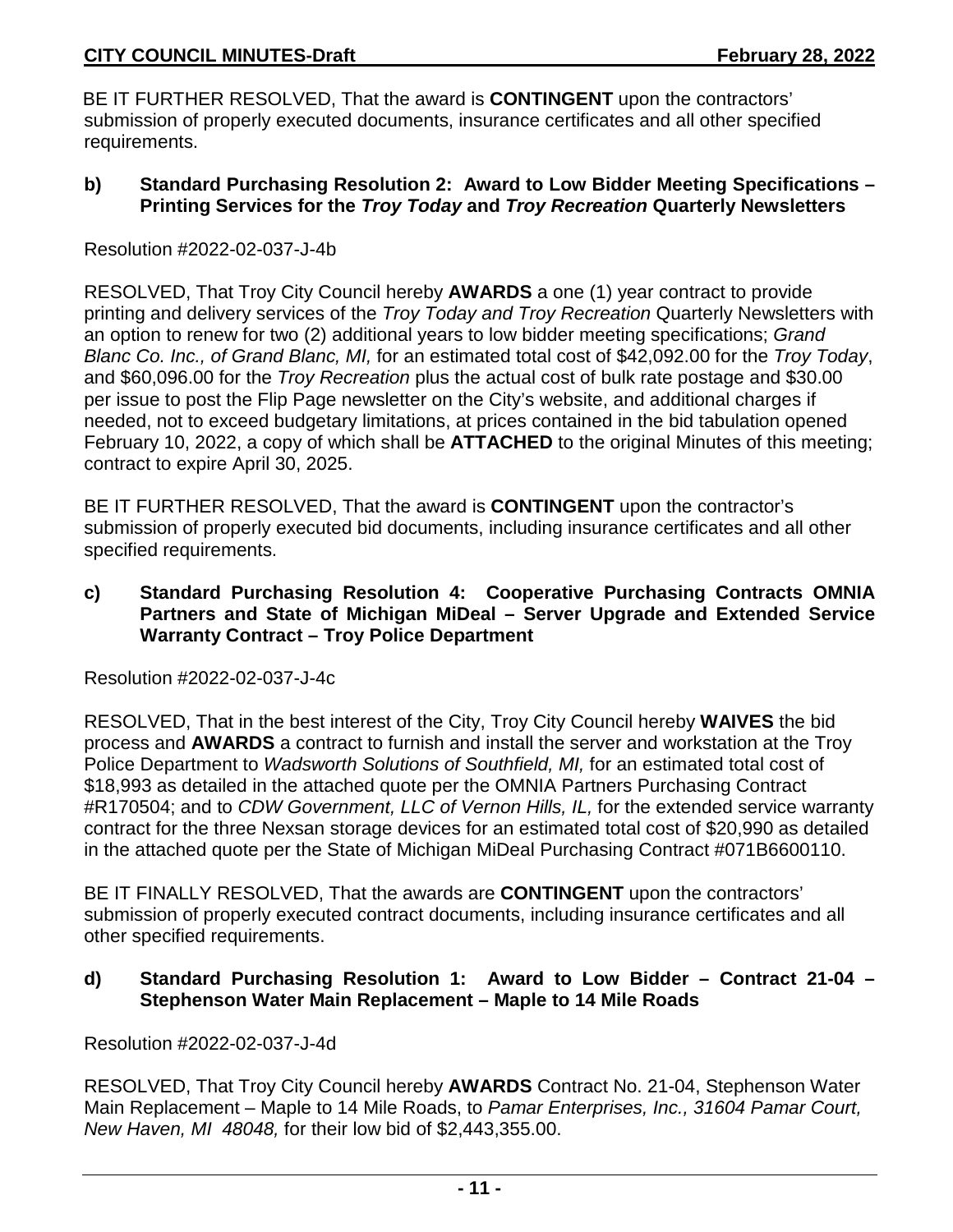BE IT FURTHER RESOLVED, That the award is **CONTINGENT** upon submission of proper contract and bid documents, including bonds, insurance certificates and all specified requirements, and if additional work is required such additional work is **AUTHORIZED** in an amount not to exceed 15% of the total project cost.

#### **e) Standard Purchasing Resolution 4: MiDeal Cooperative Purchasing Agreement - Fire Department Vehicles and DPW Cab Chassis Trucks**

Resolution #2022-02-037-J-4e

RESOLVED, That Troy City Council hereby **AWARDS** contracts to purchase eight (8) 2022 Ford Vehicles from *Gorno Ford of Woodhaven, MI,* for the Fire Department and the Department of Public Works as per the MiDeal Cooperative Purchasing contract #071B7700181 for an estimated total cost of \$325,158.00.

#### **J-5 PA 152 – Publicly Funded Health Care**

Resolution #2022-02-037-J-5

WHEREAS, Public Act 152 of 2011 allows for a Local Government Opt-Out alternative; and,

WHEREAS, Choosing the Opt-Out alternative allows the City to continue to offer medical insurance to all full-time employees with the premium contribution percent established in current collective bargaining agreements;

THEREFORE, BE IT RESOLVED, That Troy City Council hereby **SELECTS** the Local Unit Opt-Out for plan year 2022/23.

### **J-6 2022 Specialized Services Operating Assistance Program**

Resolution #2022-02-037-J-6

RESOLVED, That Troy City Council hereby **APPROVES** the agreement between SMART and the City of Troy for the Specialized Services Operating Assistance Program that includes \$27,692 in revenue, which will be used for the Troy R.Y.D.E transportation service, and the Mayor and City Clerk are **AUTHORIZED** to execute the necessary documents; a copy of this agreement shall be **ATTACHED** to the original Minutes of this meeting.

#### **J-7 Contract Agreement - Installation and Operation of Rain Gauges on City of Troy Property**

Resolution #2022-02-037-J-7

RESOLVED, That Troy City Council hereby **APPROVES** the agreement with Oakland County Water Resources Commission to install and operate two (2) Rain Gauge, Data acquisition sites on City of Troy property, and the Mayor and City Clerk are **AUTHORIZED** to execute the necessary documents; a copy of this agreement shall be **ATTACHED** to the original Minutes of this meeting.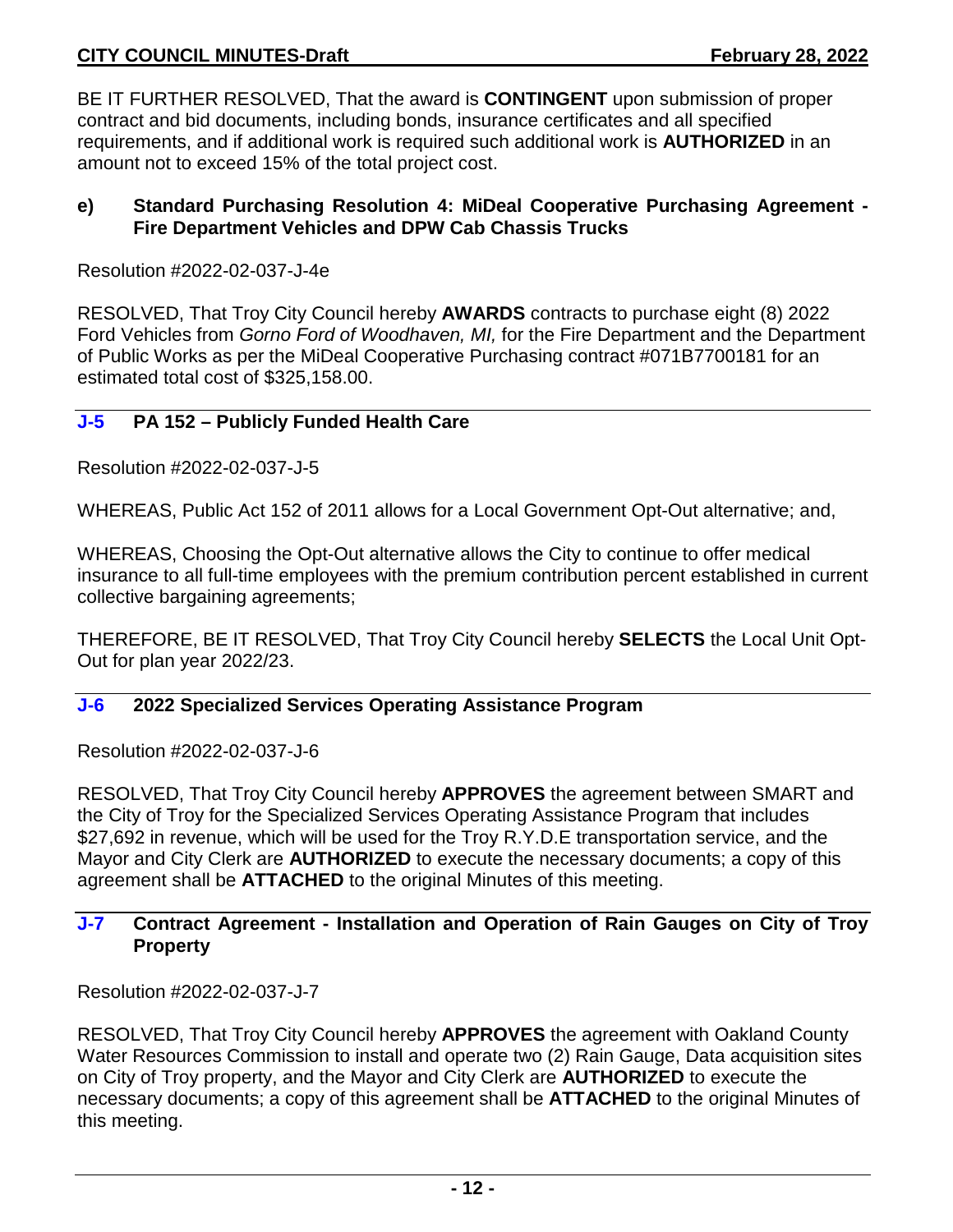# **K. MEMORANDUMS AND FUTURE COUNCIL AGENDA ITEMS:**

# **K-1 Announcement of Public Hearings:**

a) March 14, 2022 – Conditional Rezoning (CR JPLN2021-001) – Proposed Pine View Condominiums, West Side of Dequindre, North of Long Lake (Sidwell #88-20-12-476-070, Section 12, From NN (Neighborhood "J") and EP (Environmental Protection) to NN (Neighborhood Node "J")

#### **K-2 Memorandums (Items submitted to City Council that may require consideration at some future point in time): None Submitted**

# **L. PUBLIC COMMENT FOR ITEMS NOT ON THE AGENDA FROM TROY RESIDENTS AND BUSINESSES:**

Phoebe White Commented on the rear yard drain on her property

There was a consensus of City Council to allow Ms. White an additional 3 minutes of time.

# **M. CITY COUNCIL/CITY ADMINISTRATION RESPONSE/REPLY TO PUBLIC COMMENT FOR ITEMS NOT ON THE AGENDA FROM TROY RESIDENTS AND BUSINESSES:**

| Mayor Baker                | Commented that he appreciates Ms. White for bringing this to<br>Council's attention. He requested that City Administration<br>look into this situation.    |
|----------------------------|------------------------------------------------------------------------------------------------------------------------------------------------------------|
| <b>City Attorney Bluhm</b> | Commented that City Administration has spent a significant<br>amount of time on this matter, and that the claim filed by Ms.<br>White was denied by MMRMA. |

# **N. COUNCIL REFERRALS:**

**Items Advanced to the City Manager by the Mayor and City Council Members for Placement on the Agenda**

**N-1 No Council Referrals**

# **O. REPORTS:**

- **O-1 Minutes – Boards and Committees:**
- a) Election Commission-Final September 23, 2021
- b) Parks and Recreation Board-Final November 18, 2021
- c) Planning Commission-Final February 8, 2022
- d) Parks and Recreation Board-Draft February 10, 2022
- e) Election Commission-Draft February 16, 2022

Noted & Filed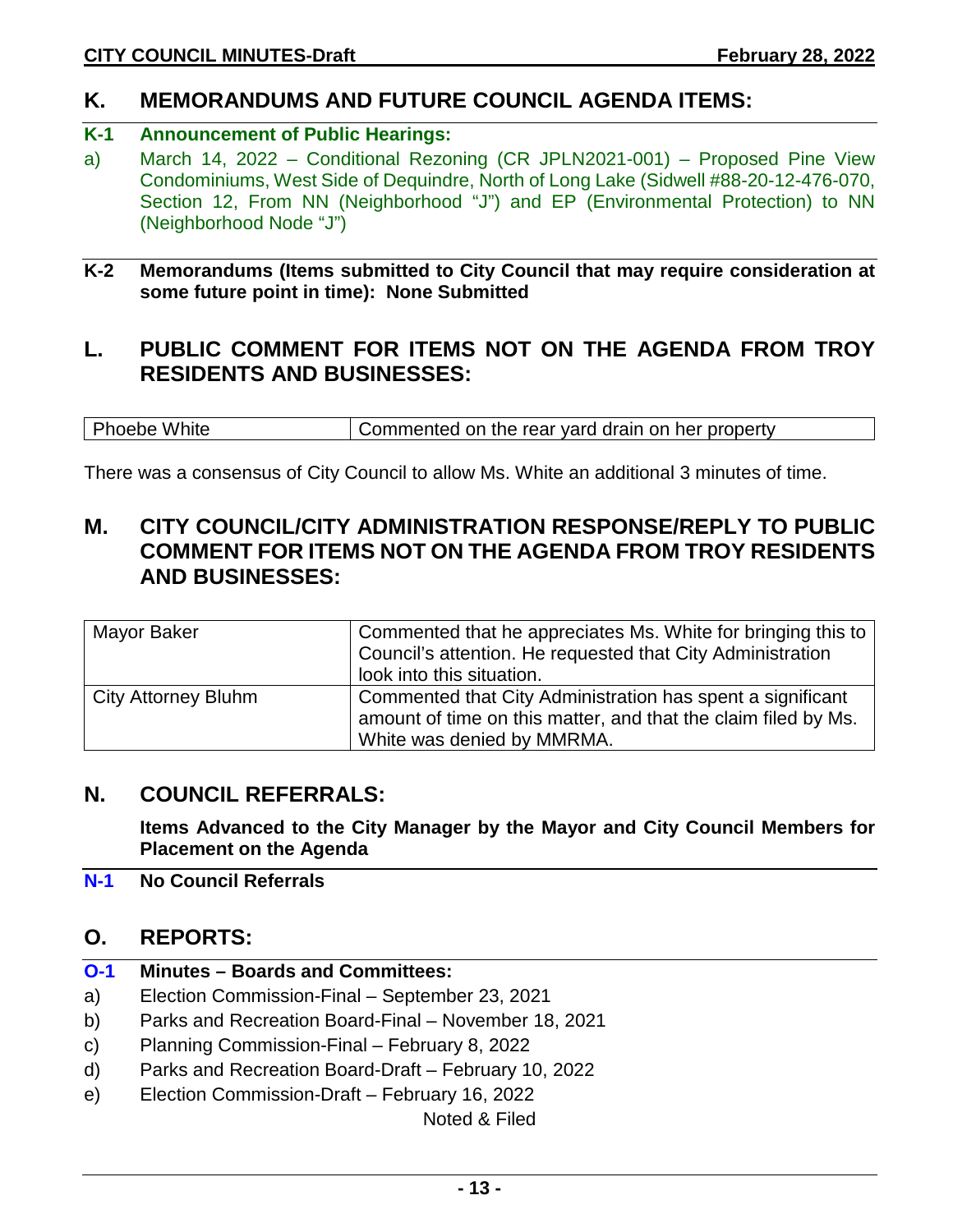#### **O-2 Department Reports:**

a) Troy Public Library Annual Report

Noted & Filed

#### **O-3 Letters of Appreciation: None Submitted**

#### **O-4 Proposed Proclamations/Resolutions from Other Organizations: None Submitted**

# **P. COUNCIL COMMENTS:**

### **P-1 Council Comments**

a) Council Comments from Mayor Ethan Baker – State of the City 2022

Mayor Baker commented that he, along with Mr. Miller and Mr. Huotari sat in on a meeting with MDOT regarding the I-75 sound study. He said that it will likely take a year for the sound study to be completed, and MDOT committed to working with the residents concerned with this issue. Mr. Miller commented that MDOT said there is not a dedicated funding source for a sound wall, so funding would have to be figured out should sound walls be approved for construction.

Council Member Brooks commented that she spoke with State Senator McMorrow, who said that the City can put together a detailed proposal that Senator McMorrow could take to try to secure funding from the State Legislature. She thanked Senator McMorrow for offering her help and suggestions. She said that Senator McMorrow, Representative Kuppa, and City Administration are working hard to come to a solution to this issue.

Council Member Hodorek commented that the I-75 project is not a City project, and that Mr. Huotari has a very large workload involving City roads and projects. She expressed concern that adding the I-75 sound wall proposal could add a lot of work to his plate. She said she hopes that the City's role would be that of more of a liaison, and not working on the actual project.

# **Q. PUBLIC COMMENT FOR ITEMS ON OR NOT ON THE AGENDA FROM MEMBERS OF THE PUBLIC OUTSIDE OF TROY (NOT RESIDENTS OF TROY AND NOT FROM TROY BUSINESSES):**

#### **R. CLOSED SESSION**

**R-1 No Closed Session**

# **S. ADJOURNMENT:**

The Meeting **ADJOURNED** at 9:19 PM.